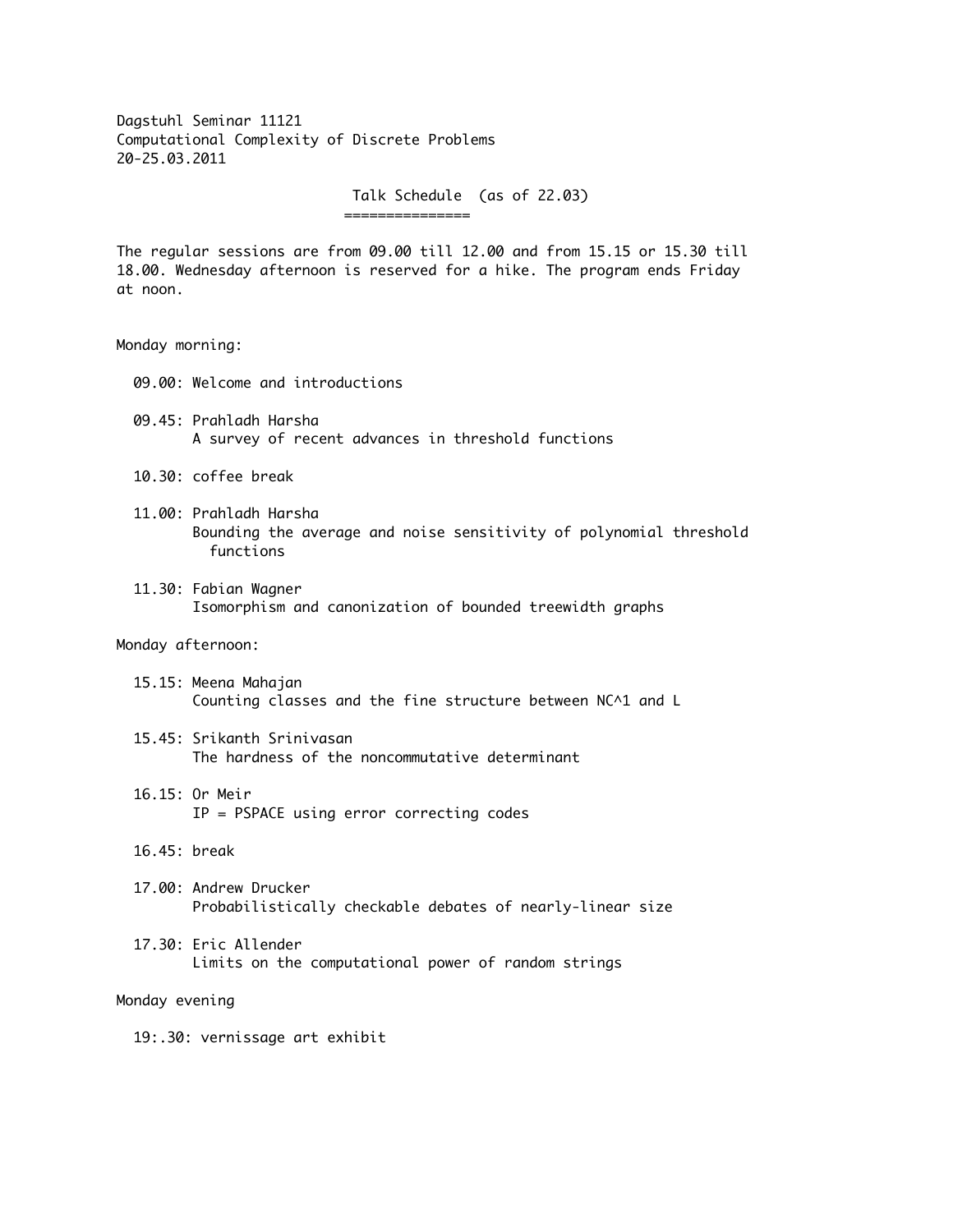Tuesday morning:

- 09.00: Paul Beame A survey of some recent results on AC^0
- 09.45: short break
- 09.50: Paul Beame How well do AC^0 circuits approximate parity? Approximating AC^0 by "small" height decision trees.
- 10.20: coffee break
- 10.35: Beate Bollig Randomized OBDDs for the most significant bit of multiplication need exponential size
- 11.00: Anna Gal The size and depth of layered Boolean circuits
- 11.30: Matthias Krause On the preimage resistance of blockcipher-based cryptographic hash functions

Tuesday afternoon:

- 15.15: Pavel Pudlak Pseudo-random generators for group products
- 15.45: Thomas Watson Pseudorandom generators for combinatorial checkerboards
- 16.15: Andrej Bogdanov Pseudorandomness for read-once formulas
- 16.45: break
- 17.00: Eldar Fischer Testing assignments for satisfying a monotone formula
- 17.30: Jakob Nordstrom On the semantics of local characterizations for linear-invariant properties

## Tuesday evening:

19.30: rump session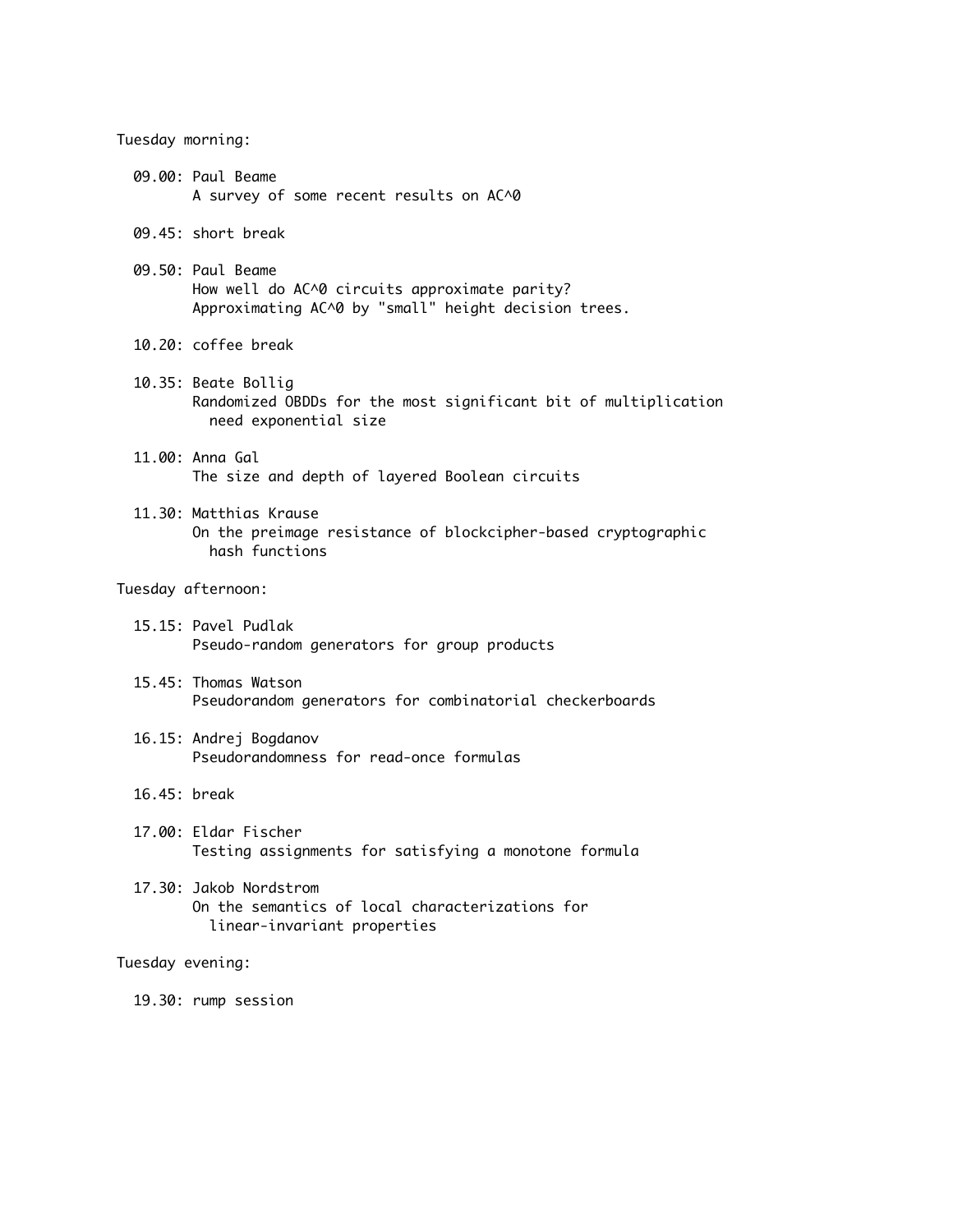Wednesday morning:

- 09.00: Troy Lee A survey of some recent results in communication complexity
- 09.45: short break
- 09.50: Troy Lee Optimal quantum algorithms go in straight lines
- 10.20: coffee break
- 10.35: Oded Regev Quantum one-way communication can be exponentially stronger than classical communication
- 11.20: Oded Regev An optimal lower bound on the communication complexity of Gap-Hamming-Distance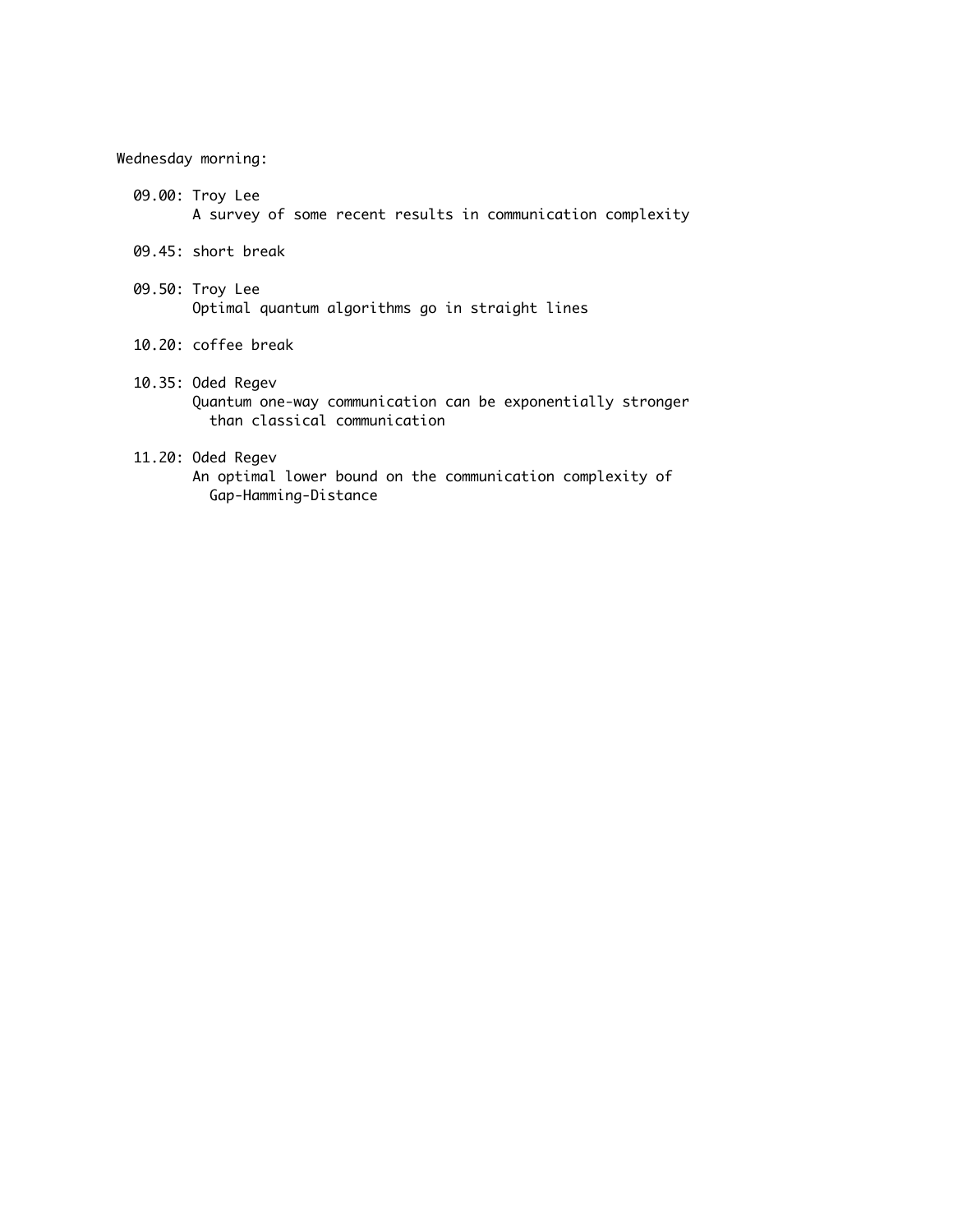Thursday morning:

- 09.00: Eli Ben-Sasson A survey of extractors for simple algebraic sources
- 09.45: short break
- 09.50: Eli Ben-Sasson From affine to two-source extractors via approximate duality
- 10.20: coffee break
- 10.35: Xin Li Improved constructons of three-source extractors
- 11.05: Emanuele Viola Extractors for circuit sources
- 11.35: Amnon Ta-Shma What binary codes can be obtained by concatenating AG codes with Hadamard?

Thursday afternoon:

- 15.30: Matthew Anderson Derandomizing polynomial identity testing for multilinear onstant-read formulae
- 16.00: Markus Blaeser Randomness efficient testing of sparse blackbox identities of unbounded degree over the reals
- 16.30: break
- 16.45: Kristoffer Arnsfelt Hansen Learning read-constant polynomials of constant degree modulo composites
- 17.15: Nicole Schweikardt Locality of AC^0-computable graph queries